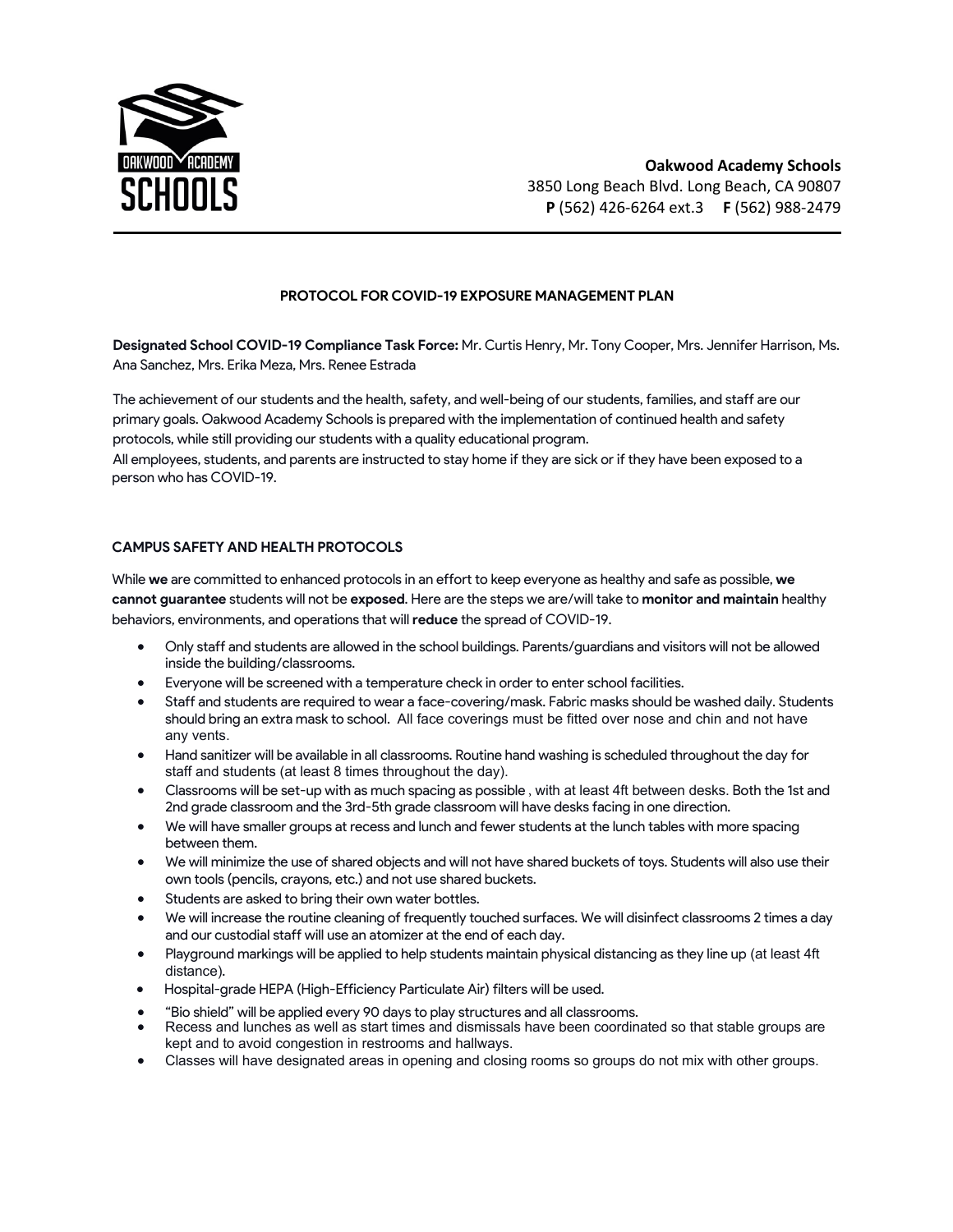#### **OAKWOOD ACADEMY SCHOOLS MOVES FORWARD WITH FAMILY SUPPORT**

We ask families to...

- Do your part at home by making sure to limit large gatherings and staying home when possible.
- Wear face masks when approaching the school.
- Stay 6 feet from the gate upon drop-off and pick-up.
- Communicate. Let Ms. Jennifer know **IMMEDIATELY** if you or a family member has been exposed, has symptoms, or tested positive.
- Check-in with your children about how they are feeling.
- Practice routines and habits, such as hand washing and social distancing, with your children, while off-campus.

Anyone who has had close contact with someone who has tested positive or is symptomatic should be tested and stay home for the 14 day quarantine period. Most people are infectious 2 days before symptoms. The term "exposed" refers to a person being within 6 feet of an infected person for more than 10 minutes.

If you are in need of testing, call your primary health provider, visit covid19.lacounty.gov/testing/, or call 2-1-1.

#### **IN CASE OF EXPOSURE**

- If a case is suspected or confirmed, we will communicate with all faculty, staff, and parents immediately.
- If a case is confirmed:
	- o Oakwood Academy Schools will coordinate with local health officials.
	- o Student(s) will immediately be isolated until pick up (staff will be asked to go home) and areas will thoroughly be sanitized.
	- $\circ$  Students and staff with symptoms or a positive case will be asked not to return until they have quarantined for 14 days and they produce a negative test result.
	- o We will continue to monitor other students and staff they could have come in contact with.
- Depending on the situation and severity of exposure, families will be notified of a required quarantine period or closure of the facility.

See Appendix A: Steps for Managing Exposures to 1, 2, 3 or more COVID-19 cases at school.